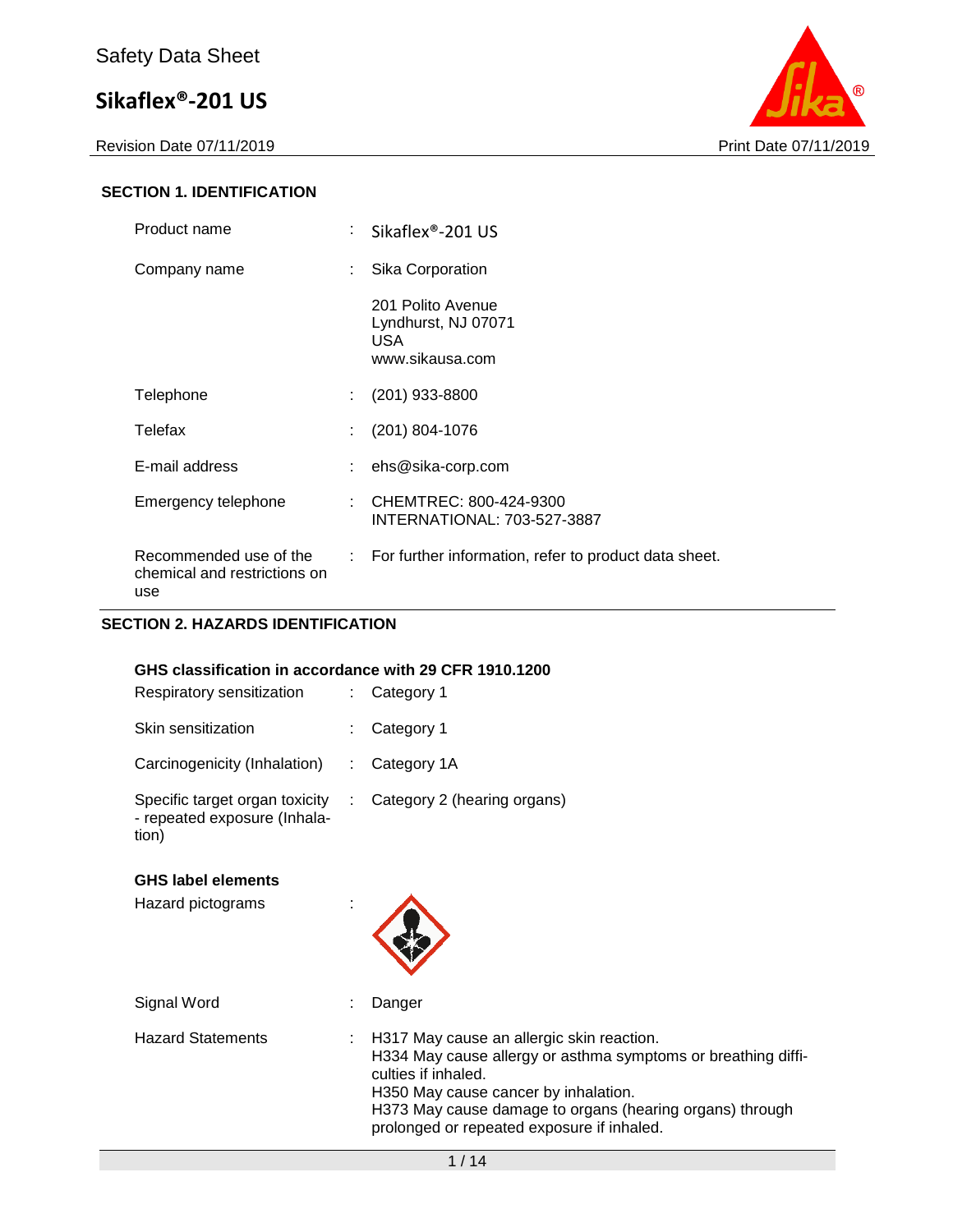Revision Date 07/11/2019 **Print Date 07/11/2019** 



Precautionary Statements : **Prevention:**  P201 Obtain special instructions before use. P202 Do not handle until all safety precautions have been read and understood. P260 Do not breathe dust/ fume/ gas/ mist/ vapors/ spray. P272 Contaminated work clothing must not be allowed out of the workplace. P280 Wear protective gloves/ protective clothing/ eye protection/ face protection. P284 Wear respiratory protection. **Response:**  P302 + P352 IF ON SKIN: Wash with plenty of soap and water. P304 + P340 IF INHALED: Remove person to fresh air and keep comfortable for breathing. P308 + P313 IF exposed or concerned: Get medical advice/ attention. P333 + P313 If skin irritation or rash occurs: Get medical advice/ attention. P362 + P364 Take off contaminated clothing and wash it before reuse. **Storage:**  P405 Store locked up. **Disposal:**  P501 Dispose of contents/ container to an approved waste disposal plant.

#### **Additional Labeling**

There are no ingredients with unknown acute toxicity used in a mixture at a concentration  $>= 1\%$ .

#### **Other hazards**

Intentional misuse by deliberate concentration and inhalation of vapor may be harmful or fatal.

#### **SECTION 3. COMPOSITION/INFORMATION ON INGREDIENTS**

#### **Mixtures**

#### **Components**

| Chemical name | CAS-No.    | Classification                                                                                                                                                                 | Concentra-<br>tion $(% w/w)$ |
|---------------|------------|--------------------------------------------------------------------------------------------------------------------------------------------------------------------------------|------------------------------|
| xylene        | 1330-20-7  | Flam. Liq. 3; H226<br>Acute Tox. 4; H332<br>Acute Tox. 4; H312<br>Skin Irrit. 2; H315<br>Eye Irrit. 2A; H319<br>STOT SE 3; H335<br><b>STOT RE 2; H373</b><br>Asp. Tox. 1; H304 | $>= 1 - 5$                   |
| Quartz (SiO2) | 14808-60-7 | Carc. 1A; H350i                                                                                                                                                                | $>= 0.1 - 1.1$               |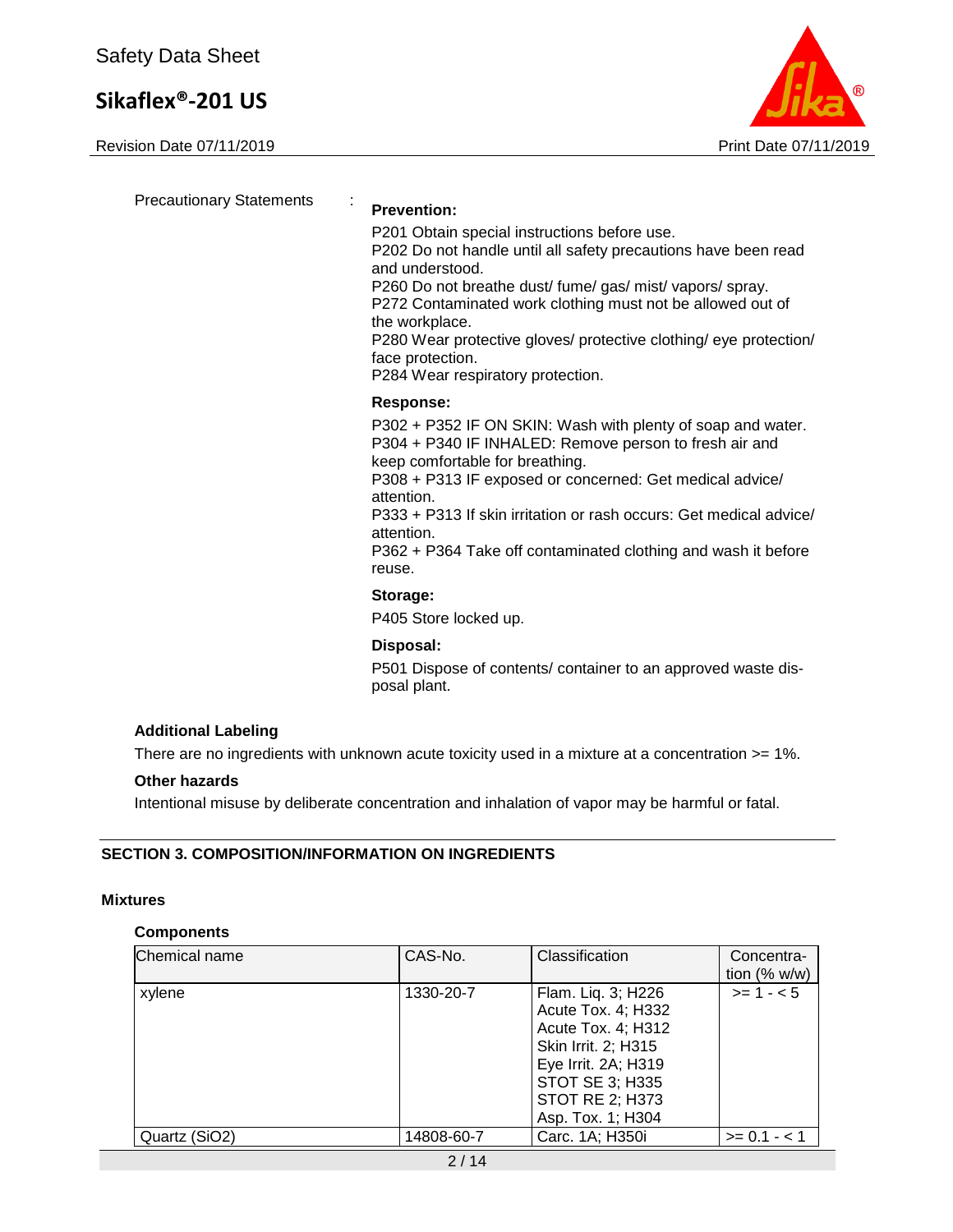Revision Date 07/11/2019 **Print Date 07/11/2019** 



|                                                                                                                  |            | <b>STOT RE 1; H372</b><br>STOT SE 3; H335                                                                                                                         |                |
|------------------------------------------------------------------------------------------------------------------|------------|-------------------------------------------------------------------------------------------------------------------------------------------------------------------|----------------|
| ethylbenzene                                                                                                     | 100-41-4   | Flam. Liq. 2; H225<br>Acute Tox. 4; H332<br>Carc. 2; H351<br><b>STOT RE 2; H373</b><br>Asp. Tox. 1; H304<br>Eye Irrit. 2A; H319                                   | $>= 0.1 - 1$   |
| Toluene diisocyanate, oligomeric<br>reaction products with 2,2'-<br>oxydiethanol and propylidenetri-<br>methanol | 53317-61-6 | Eye Irrit. 2A; H319<br><b>Skin Sens. 1; H317</b>                                                                                                                  | $>= 0.1 - 1.1$ |
| 4,4'-methylenediphenyl diisocyanate                                                                              | 101-68-8   | Acute Tox. 4: H332<br>Skin Irrit. 2; H315<br>Eye Irrit. 2B; H320<br>Resp. Sens. 1; H334<br>Skin Sens. 1; H317<br><b>STOT SE 3; H335</b><br><b>STOT RE 2: H373</b> | $>= 0.1 - 1.1$ |

Actual concentration is withheld as a trade secret

#### **SECTION 4. FIRST AID MEASURES**

| General advice                                                    |    | Move out of dangerous area.<br>Consult a physician.<br>Show this material safety data sheet to the doctor in attend-<br>ance.                                                                                                                                                               |
|-------------------------------------------------------------------|----|---------------------------------------------------------------------------------------------------------------------------------------------------------------------------------------------------------------------------------------------------------------------------------------------|
| If inhaled                                                        |    | Move to fresh air.<br>Consult a physician after significant exposure.                                                                                                                                                                                                                       |
| In case of skin contact                                           |    | Take off contaminated clothing and shoes immediately.<br>Wash off with soap and plenty of water.<br>If symptoms persist, call a physician.                                                                                                                                                  |
| In case of eye contact                                            |    | Remove contact lenses.<br>Keep eye wide open while rinsing.<br>If eye irritation persists, consult a specialist.                                                                                                                                                                            |
| If swallowed                                                      |    | Clean mouth with water and drink afterwards plenty of water.<br>Do not induce vomiting without medical advice.<br>Do not give milk or alcoholic beverages.<br>Never give anything by mouth to an unconscious person.<br>Obtain medical attention.                                           |
| Most important symptoms<br>and effects, both acute and<br>delayed | t. | sensitizing effects<br>Asthmatic appearance<br>Allergic reactions<br>May cause an allergic skin reaction.<br>May cause allergy or asthma symptoms or breathing difficul-<br>ties if inhaled.<br>May cause cancer by inhalation.<br>May cause damage to organs through prolonged or repeated |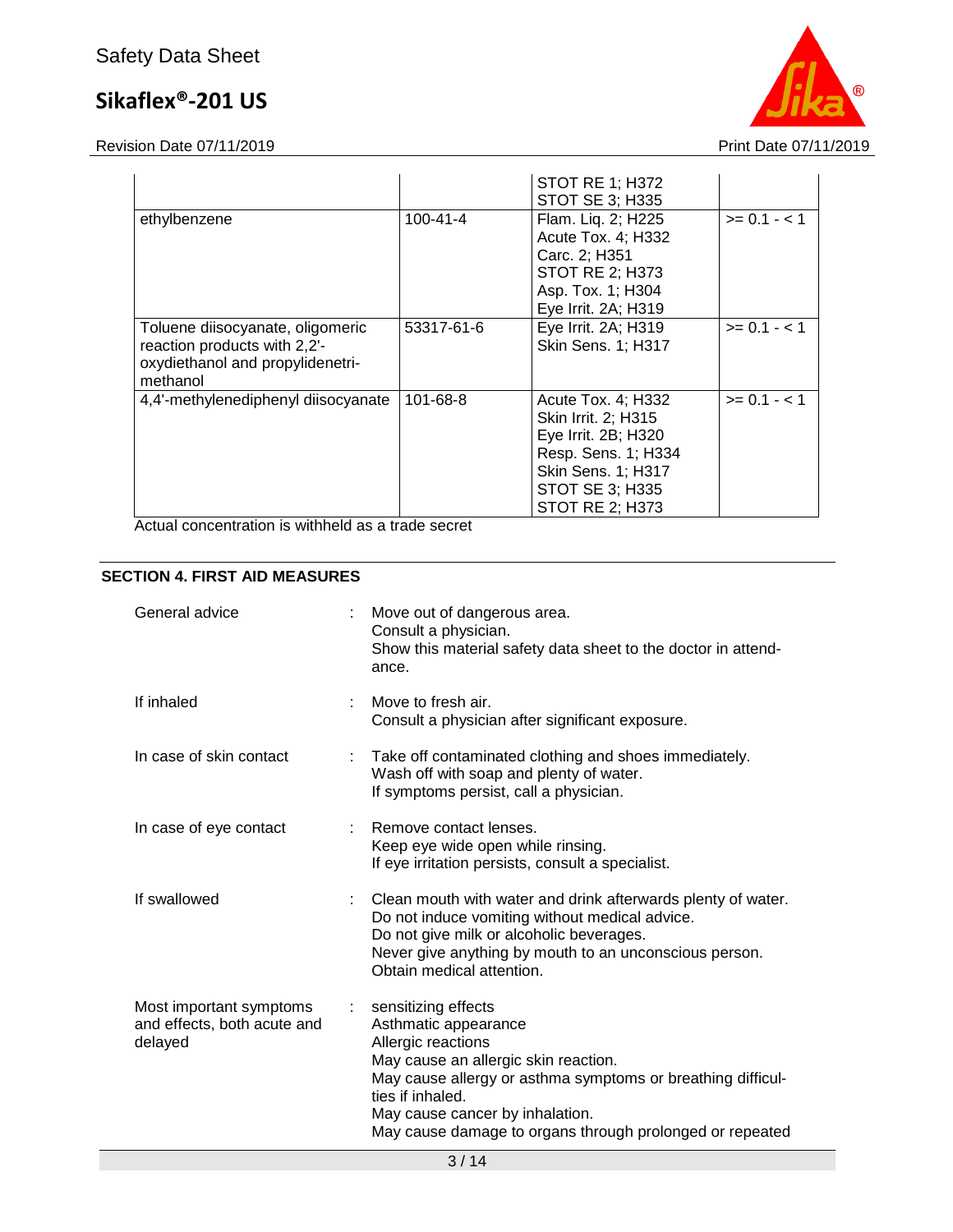

exposure if inhaled.

| Notes to physician |  | Treat symptomatically. |
|--------------------|--|------------------------|
|--------------------|--|------------------------|

#### **SECTION 5. FIRE-FIGHTING MEASURES**

| Suitable extinguishing media                        | $\mathcal{L}$ | Use extinguishing measures that are appropriate to local cir-<br>cumstances and the surrounding environment.                                                                                                                  |
|-----------------------------------------------------|---------------|-------------------------------------------------------------------------------------------------------------------------------------------------------------------------------------------------------------------------------|
| Further information                                 | t.            | Collect contaminated fire extinguishing water separately. This<br>must not be discharged into drains.<br>Fire residues and contaminated fire extinguishing water must<br>be disposed of in accordance with local regulations. |
| Special protective equipment :<br>for fire-fighters |               | In the event of fire, wear self-contained breathing apparatus.                                                                                                                                                                |

### **SECTION 6. ACCIDENTAL RELEASE MEASURES**

| Personal precautions, protec-<br>tive equipment and emer-<br>gency procedures | Use personal protective equipment.<br>Deny access to unprotected persons.                                                                                      |
|-------------------------------------------------------------------------------|----------------------------------------------------------------------------------------------------------------------------------------------------------------|
| Environmental precautions                                                     | Do not flush into surface water or sanitary sewer system.<br>Local authorities should be advised if significant spillages<br>cannot be contained.              |
| Methods and materials for<br>containment and cleaning up                      | Soak up with inert absorbent material (e.g. sand, silica gel,<br>acid binder, universal binder, sawdust).<br>Keep in suitable, closed containers for disposal. |

#### **SECTION 7. HANDLING AND STORAGE**

| fire and explosion          |    | Advice on protection against : Normal measures for preventive fire protection.                                                                                                                                                                                                                                                                                                                                                                                                                                                                |
|-----------------------------|----|-----------------------------------------------------------------------------------------------------------------------------------------------------------------------------------------------------------------------------------------------------------------------------------------------------------------------------------------------------------------------------------------------------------------------------------------------------------------------------------------------------------------------------------------------|
| Advice on safe handling     |    | Avoid exceeding the given occupational exposure limits (see<br>section 8).<br>Do not get in eyes, on skin, or on clothing.<br>For personal protection see section 8.<br>Persons with a history of skin sensitization problems or asth-<br>ma, allergies, chronic or recurrent respiratory disease should<br>not be employed in any process in which this mixture is being<br>used.<br>Smoking, eating and drinking should be prohibited in the ap-<br>plication area.<br>Follow standard hygiene measures when handling chemical<br>products. |
| Conditions for safe storage | ÷. | Store in original container.<br>Keep container tightly closed in a dry and well-ventilated                                                                                                                                                                                                                                                                                                                                                                                                                                                    |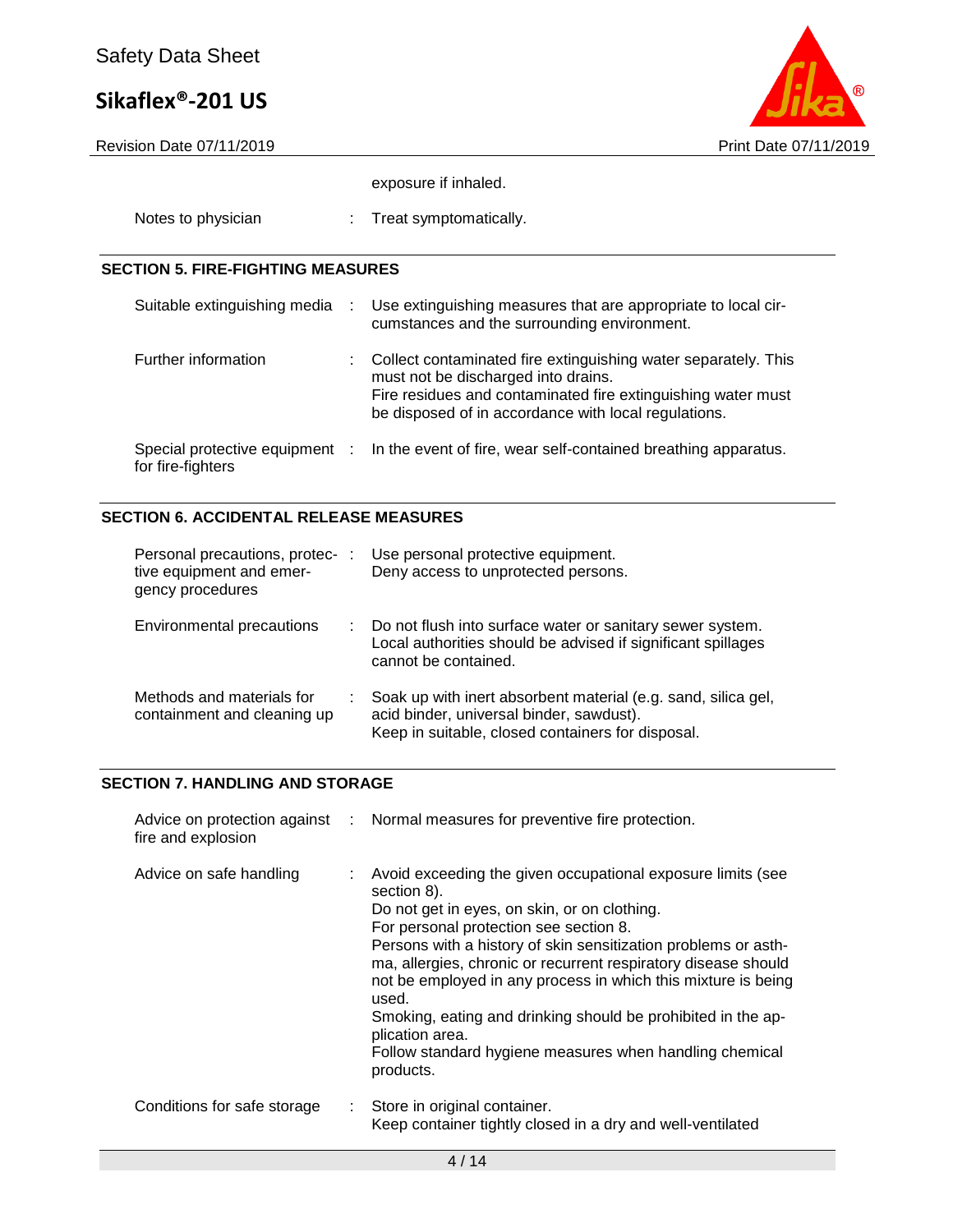age stability



|                              |  | place.<br>Observe label precautions.<br>Store in accordance with local regulations. |
|------------------------------|--|-------------------------------------------------------------------------------------|
| Further information on stor- |  | : No decomposition if stored and applied as directed.                               |

**SECTION 8. EXPOSURE CONTROLS/PERSONAL PROTECTION**

| Components    | CAS-No.        | Value type<br>(Form of<br>exposure)    | Control parame-<br>ters / Permissible<br>concentration | <b>Basis</b>   |
|---------------|----------------|----------------------------------------|--------------------------------------------------------|----------------|
| xylene        | 1330-20-7      | <b>TWA</b>                             | 100 ppm<br>435 mg/m3                                   | OSHA Z-1       |
|               |                | <b>TWA</b>                             | 100 ppm<br>435 mg/m3                                   | OSHA Z-1       |
|               |                | <b>TWA</b>                             | $100$ ppm                                              | <b>ACGIH</b>   |
|               |                | <b>STEL</b>                            | 150 ppm                                                | <b>ACGIH</b>   |
|               |                | <b>STEL</b>                            | 150 ppm<br>655 mg/m3                                   | <b>OSHA P0</b> |
|               |                | <b>TWA</b>                             | 100 ppm<br>435 mg/m3                                   | <b>OSHA P0</b> |
| Quartz (SiO2) | 14808-60-7     | TWA (Res-<br>pirable frac-<br>tion)    | 0.025 mg/m3                                            | <b>ACGIH</b>   |
|               |                | TWA (Res-<br>pirable dust)             | $0.05$ mg/m3                                           | OSHA Z-1       |
|               |                | TWA (respir-<br>able)                  | $10$ mg/m3 /<br>%SiO2+2                                | OSHA Z-3       |
|               |                | TWA (respir-<br>able)                  | 250 mppcf $/$<br>%SiO2+5                               | OSHA Z-3       |
|               |                | TWA (respir-<br>able dust<br>fraction) | $0.1$ mg/m $3$                                         | OSHA P0        |
|               |                | TWA (Res-<br>pirable frac-<br>tion)    | $0.025$ mg/m3<br>(Silica)                              | <b>ACGIH</b>   |
|               |                | TWA (respir-<br>able dust<br>fraction) | $0.1$ mg/m $3$                                         | OSHA P0        |
|               |                | TWA (Res-<br>pirable frac-<br>tion)    | $0.025$ mg/m3                                          | <b>ACGIH</b>   |
|               |                | TWA (Res-<br>pirable frac-<br>tion)    | $0.025$ mg/m3<br>(Silica)                              | <b>ACGIH</b>   |
| ethylbenzene  | $100 - 41 - 4$ | <b>TWA</b>                             | 100 ppm<br>435 mg/m3                                   | OSHA Z-1       |
|               |                | <b>TWA</b>                             | $100$ ppm<br>435 mg/m3                                 | OSHA P0        |

#### **Ingredients with workplace control parameters**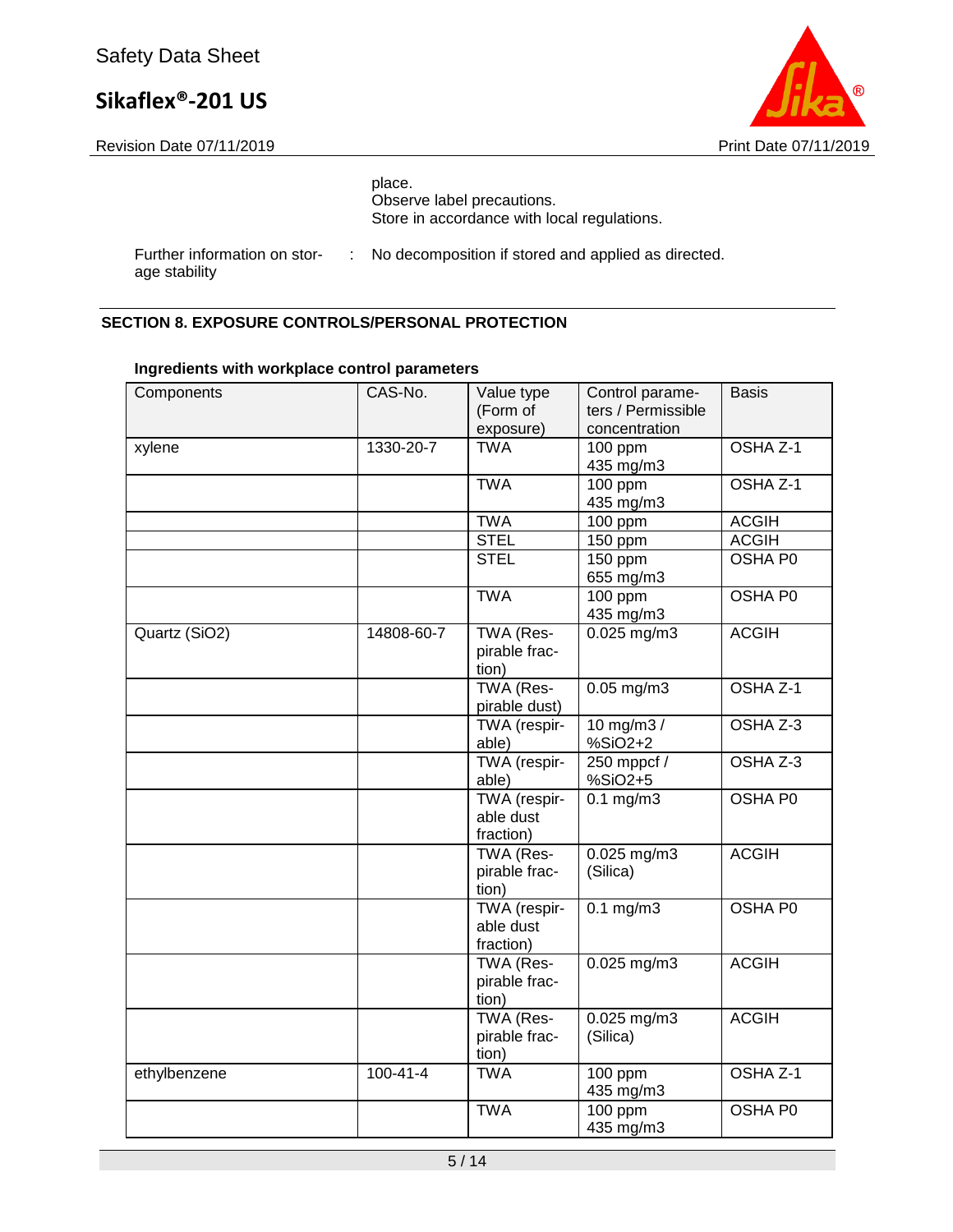Revision Date 07/11/2019 **Print Date 07/11/2019** Print Date 07/11/2019



|                                          |          | <b>STEL</b> | $125$ ppm<br>545 mg/m3       | OSHA P0      |
|------------------------------------------|----------|-------------|------------------------------|--------------|
| 4,4'-methylenediphenyl diiso-<br>cyanate | 101-68-8 | <b>TWA</b>  | $0.005$ ppm                  | <b>ACGIH</b> |
|                                          |          | C           | $0.02$ ppm<br>$0.2$ mg/m $3$ | OSHA Z-1     |
|                                          |          | C           | $0.02$ ppm<br>$0.2$ mg/m $3$ | OSHA P0      |

The above constituents are the only constituents of the product which have a PEL, TLV or other recommended exposure limit. At this time, the other constituents have no known exposure limits.

| <b>Engineering measures</b>   | Use of adequate ventilation should be sufficient to control<br>worker exposure to airborne contaminants. If the use of this<br>product generates dust, fumes, gas, vapor or mist, use pro-<br>cess enclosures, local exhaust ventilation or other engineer-<br>ing controls to keep worker exposure below any recommend-<br>ed or statutory limits. |
|-------------------------------|-----------------------------------------------------------------------------------------------------------------------------------------------------------------------------------------------------------------------------------------------------------------------------------------------------------------------------------------------------|
| Personal protective equipment |                                                                                                                                                                                                                                                                                                                                                     |
| Respiratory protection        | Use a properly fitted NIOSH approved air-purifying or air-fed<br>respirator complying with an approved standard if a risk as-<br>sessment indicates this is necessary.                                                                                                                                                                              |
|                               | The filter class for the respirator must be suitable for the max-<br>imum expected contaminant concentration<br>(gas/vapor/aerosol/particulates) that may arise when han-<br>dling the product. If this concentration is exceeded, self-<br>contained breathing apparatus must be used.                                                             |
| Hand protection<br>Remarks    | Chemical-resistant, impervious gloves complying with an<br>approved standard should be worn at all times when handling<br>chemical products if a risk assessment indicates this is nec-<br>essary.                                                                                                                                                  |

- Eye protection : Safety eyewear complying with an approved standard should be used when a risk assessment indicates this is necessary.
- Skin and body protection : Choose body protection in relation to its type, to the concentration and amount of dangerous substances, and to the specific work-place.
- Hygiene measures : Avoid contact with skin, eyes and clothing. Wash hands before breaks and immediately after handling the product. Remove contaminated clothing and protective equipment before entering eating areas. Wash thoroughly after handling.

#### **SECTION 9. PHYSICAL AND CHEMICAL PROPERTIES**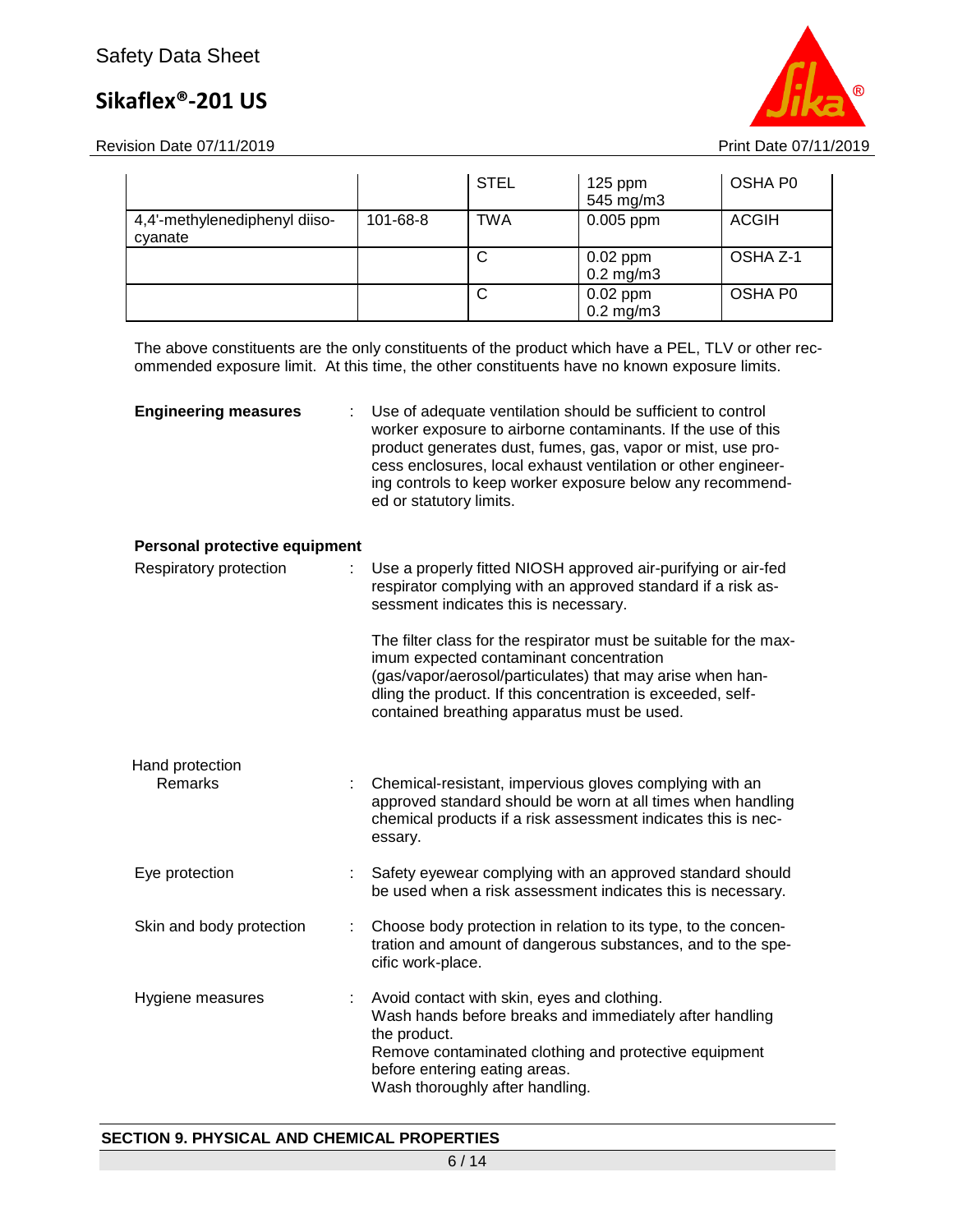

| Appearance                                            |                           | paste             |
|-------------------------------------------------------|---------------------------|-------------------|
| Color                                                 |                           | various           |
| Odor                                                  |                           | characteristic    |
| Odor Threshold                                        |                           | No data available |
| pH                                                    | Ì.                        | Not applicable    |
| Melting point/range / Freezing<br>point               | t.                        | No data available |
| Boiling point/boiling range                           | ÷                         | No data available |
| Flash point                                           | İ                         | Not applicable    |
| Evaporation rate                                      | t                         | No data available |
| Flammability (solid, gas)                             | t                         | No data available |
| Upper explosion limit / Upper :<br>flammability limit |                           | No data available |
| Lower explosion limit / Lower<br>flammability limit   | t.                        | No data available |
|                                                       |                           |                   |
| Vapor pressure                                        | ÷                         | $0.01$ hpa        |
| Relative vapor density                                |                           | No data available |
| Density                                               |                           | 1.45 - 1.47 g/cm3 |
| Solubility(ies)<br>Water solubility                   | t.                        | insoluble         |
| Solubility in other solvents                          | $\mathbb{R}^{\mathbb{Z}}$ | No data available |
| Partition coefficient: n-<br>octanol/water            |                           | No data available |
| Autoignition temperature                              |                           | No data available |
| Decomposition temperature                             |                           | No data available |
| Viscosity<br>Viscosity, dynamic                       |                           | No data available |
| Viscosity, kinematic                                  |                           | $> 20.5$ mm2/s    |
| <b>Explosive properties</b>                           |                           | No data available |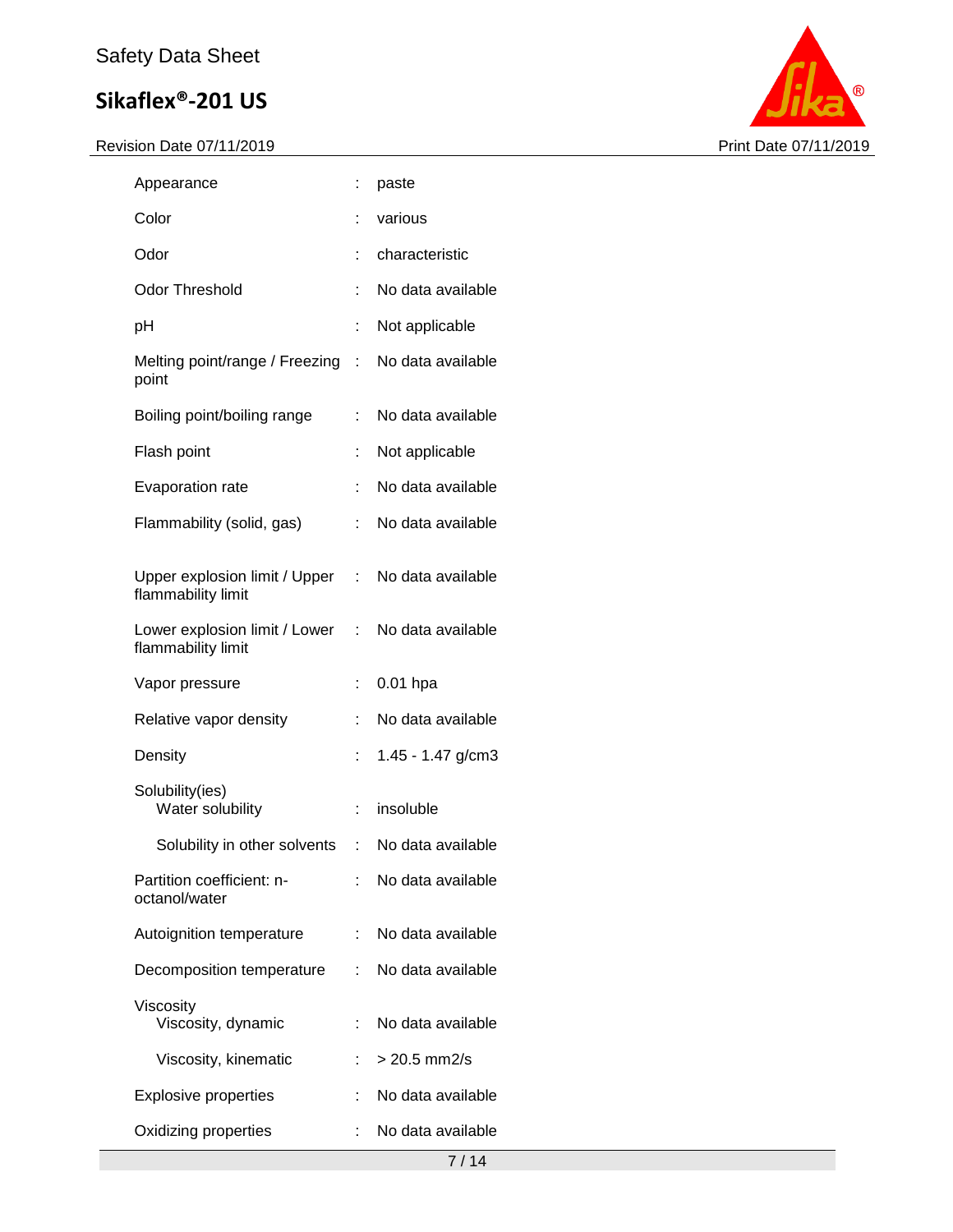Revision Date 07/11/2019 **Print Date 07/11/2019** 



Volatile organic compounds (VOC) content : 40 g/l

#### **SECTION 10. STABILITY AND REACTIVITY**

| Reactivity             | No dangerous reaction known under conditions of normal use.                   |
|------------------------|-------------------------------------------------------------------------------|
| Chemical stability     | The product is chemically stable.                                             |
| tions                  | Possibility of hazardous reac- : Stable under recommended storage conditions. |
| Conditions to avoid    | No data available                                                             |
| Incompatible materials | No data available                                                             |

#### **SECTION 11. TOXICOLOGICAL INFORMATION**

#### **Acute toxicity**

Not classified based on available information.

#### **Components:**

| xylene:                                                                                                    |  |                                                                                              |  |
|------------------------------------------------------------------------------------------------------------|--|----------------------------------------------------------------------------------------------|--|
| Acute oral toxicity                                                                                        |  | : LD50 Oral (Rat): $3,523$ mg/kg                                                             |  |
| Acute dermal toxicity                                                                                      |  | : LD50 Dermal (Rabbit): $1,700$ mg/kg                                                        |  |
| ethylbenzene:                                                                                              |  |                                                                                              |  |
| Acute oral toxicity                                                                                        |  | : LD50 Oral (Rat): $3,500$ mg/kg                                                             |  |
| Acute dermal toxicity                                                                                      |  | : LD50 Dermal (Rabbit): $5,510$ mg/kg                                                        |  |
| Toluene diisocyanate, oligomeric reaction products with 2,2'-oxydiethanol and propy-<br>lidenetrimethanol: |  |                                                                                              |  |
| Acute oral toxicity                                                                                        |  | : LD50 Oral (Rat): $>$ 5,000 mg/kg                                                           |  |
| 4,4'-methylenediphenyl diisocyanate:                                                                       |  |                                                                                              |  |
| Acute inhalation toxicity                                                                                  |  | : Acute toxicity estimate: 1.5 mg/l<br>Test atmosphere: dust/mist<br>Method: Expert judgment |  |
| <b>Skin corrosion/irritation</b>                                                                           |  |                                                                                              |  |

Not classified based on available information.

#### **Serious eye damage/eye irritation**

Not classified based on available information.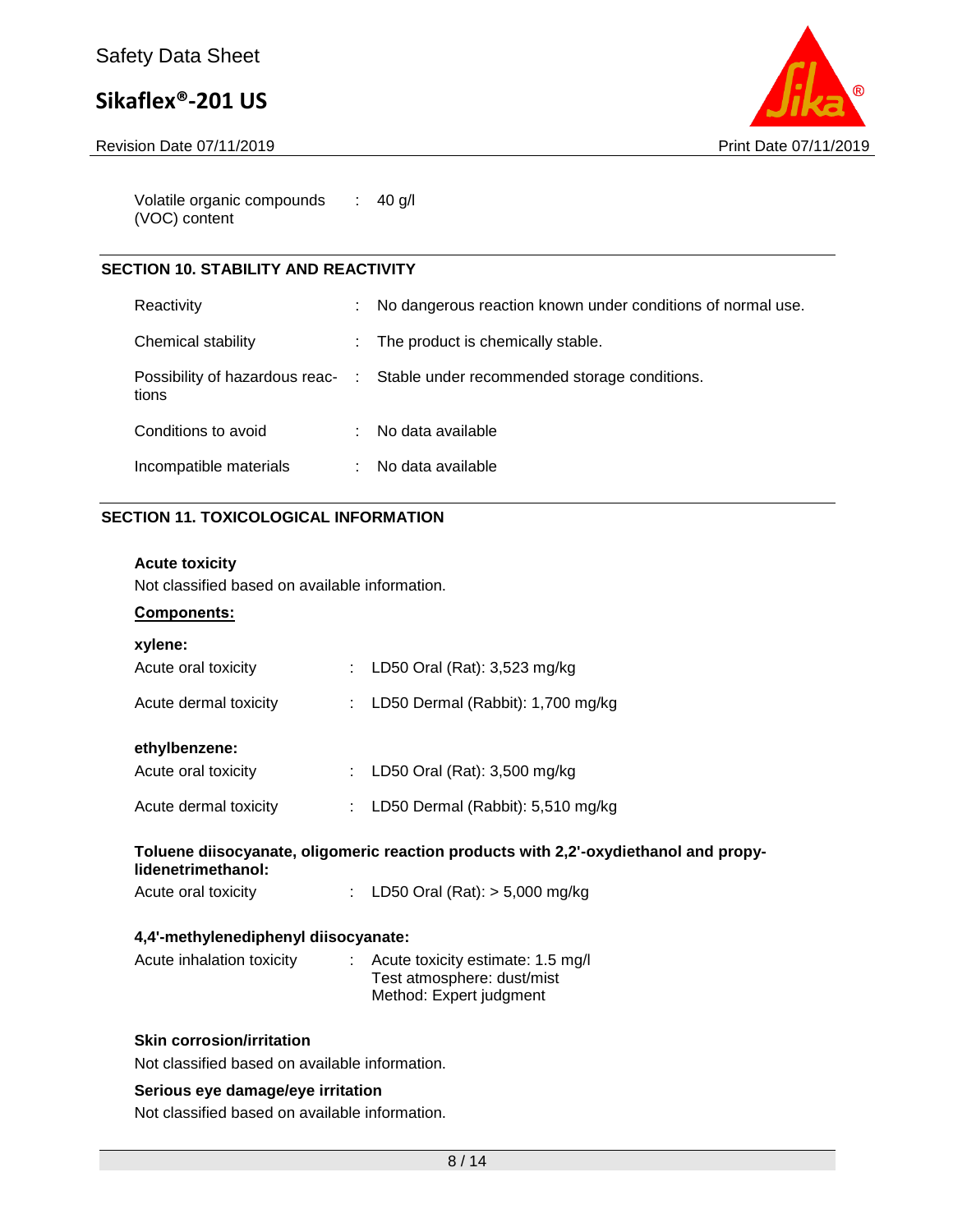Revision Date 07/11/2019 **Print Date 07/11/2019** 



#### **Respiratory or skin sensitization**

#### **Skin sensitization**

May cause an allergic skin reaction.

#### **Respiratory sensitization**

May cause allergy or asthma symptoms or breathing difficulties if inhaled.

#### **Germ cell mutagenicity**

Not classified based on available information.

#### **Carcinogenicity**

May cause cancer by inhalation.

| <b>IARC</b> | Group 1: Carcinogenic to humans<br>Quartz (SiO2)<br>(Silica dust, crystalline)                             | 14808-60-7     |
|-------------|------------------------------------------------------------------------------------------------------------|----------------|
|             | Group 2B: Possibly carcinogenic to humans<br>titanium dioxide<br>Group 2B: Possibly carcinogenic to humans | 13463-67-7     |
|             | carbon black                                                                                               | 1333-86-4      |
|             | Group 2B: Possibly carcinogenic to humans<br>ethylbenzene                                                  | $100 - 41 - 4$ |
| <b>OSHA</b> | Not applicable                                                                                             |                |
| <b>NTP</b>  | Known to be human carcinogen<br>Quartz (SiO2)<br>(Silica, Crystalline (Respirable Size))                   | 14808-60-7     |

#### **Reproductive toxicity**

Not classified based on available information.

#### **STOT-single exposure**

Not classified based on available information.

#### **STOT-repeated exposure**

May cause damage to organs (hearing organs) through prolonged or repeated exposure if inhaled. Once sensitized, a severe allergic reaction may occur when subsequently exposed to very low levels.

#### **Aspiration toxicity**

Not classified based on available information.

#### **Further information**

#### **Product:**

Remarks : Carbon black (1333-86-4) Animal Toxicity: Rat, oral, duration 2 year Effect: no tumors

> Mouse, oral, duration 2 years Effect: no tumors Mouse, dermal, duration 18 months Effect: no skin tumors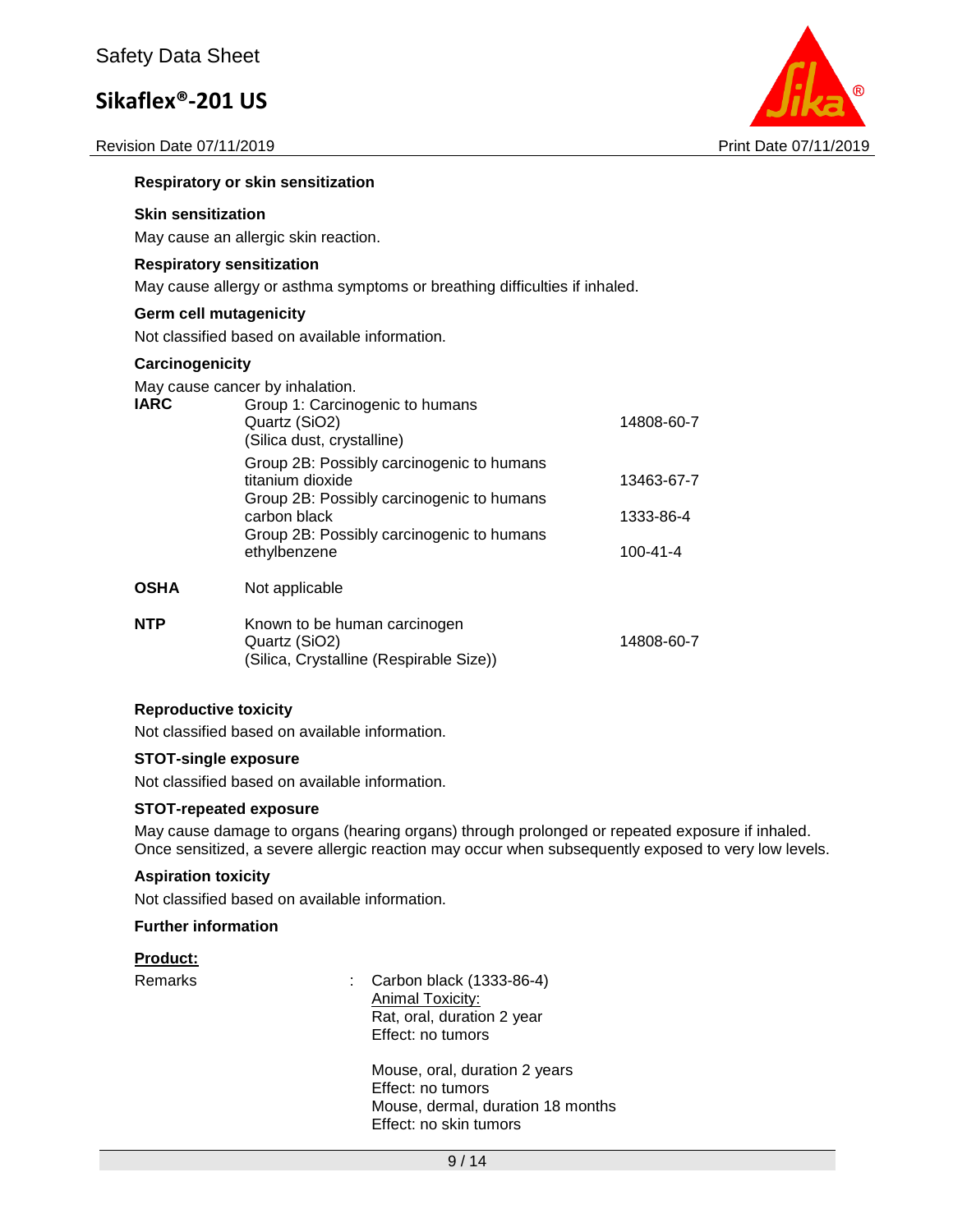Revision Date 07/11/2019 **Print Date 07/11/2019** Print Date 07/11/2019



Rat, inhalation, duration 2 years Target organ: lungs Effect: inflammation, fibrosis, tumors Note: Tumors in the rat lung are considered to be related to the "particle overload phenomenon" rather than to a specific chemical effect of carbon black itself in the lung. These effects in rats have been reported in many studies on other poorly soluble inorganic particles and appear to be rat specific. Tumors have not been observed in other species (i.e., mouse and hamster) for carbon black or other poorly soluble particles under similar circumstances and study conditions. Mortality studies (human data): A study on carbon black production workers in the UK (Sorahan, 2001) found an increased risk of lung cancer in two of the five plant studied; however, the increase was not related to the dose of carbon black. Thus, the authors did not consider the increased risk in lung cancer to be due to carbon black exposure. A German study of carbon black workers at one plant (Morfeld, 2006; Buechte, 2006) found a similar increase in lung cancer risk but, like the Sorohan, 2001 (UK study) found no association with carbon black exposure. A large US study of 18 plants showed a reduction in lung cancer risk in carbon black production workers (DEll, 2006). Based upon these studies, the February 2006 Working Group at the International Agency for Research on Cancer (IARC) concluded that the human evidence for carcinogenicity was inadequate (IARC, 2010). Since the IARC evaluation of carbon black, Sorahan and Harrington (2007) have re-analyzed the UK study data using an alternative exposure hypothesis and found a positive association with carbon black exposure in two of the five plants. The same exposure hypothesis was applied by Morfeld and McCunney (2009) to the German cohort; in contrast, they found no association between carbon black exposure and lung cancer risk and, thus, no support for the alternative exposure hypothesis used by Sorahan and Harrington. Overall, as a result of these detailed investigations, no causative link between carbon black exposure and cancer risk in humans has been demonstrated. **IARC CANCER CLASSIFICATION:** In 2006 IARC re-affirmed

its 1995 finding that there is "inadequate evidence" from human health studies to assess whether carbon black causes cancer in humans. IARC concluded that there is "sufficient evidence" in experimental animal studies for the carcinogenicity of carbon black. IARC's overall evaluation is that carbon black is "possibly carcinogenic to humans" (Group 2B)". This conclusion was based on IARC's guidelines, which generally require such a classification if one species exhibits carcinogenicity in two or more animal studies (IARC, 2010).

Solvent extracts of carbon black were used in one study of rats in which skin tumors were found after dermal application and several studies of mice in which sarcomas were found following subcutaneous injection. IARC concluded that there was "sufficient evidence" that carbon black extracts can cause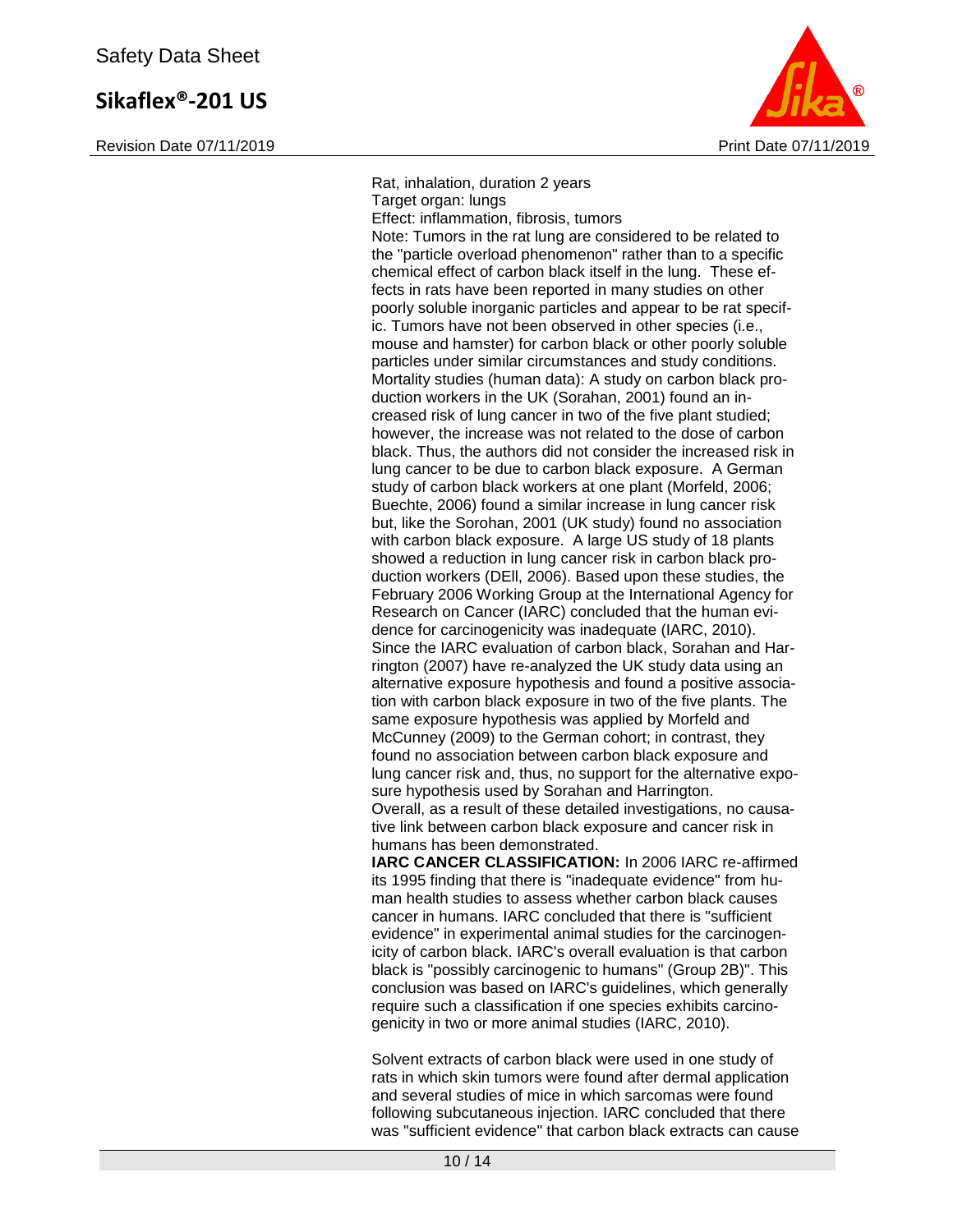Revision Date 07/11/2019 **Print Date 07/11/2019** Print Date 07/11/2019



cancer in animals (Group 2B). **ICGIH CANCER CLASSIFICATION:** Confirmed Animal Carcinogen with Unknown Relevance to Humans (Category A3 Carcinogen).

**ASSESSMENT:** Applying the guidelines of self-classification under the Globally Harmonized System of Classification and Labeling of Chemicals, carbon black is not classified as a carcinogen. Lung tumors are induced in rats as a result of repeated exposure to inert, poorly soluble particles like carbon black and other poorly soluble particles. Rats tumors are a result of a secondary non-genotoxic mechanism that has questionable relevance for classification in humans. In support of this opinion, the CLP Guidance for Specific Target Organ Toxicity - Repeated Exposure (STOT-RE), cites lung overload under mechanisms not relevant to humans. Human health studies show that exposure to carbon black does not increase the risk to carcinogenicity.

Titanium dioxide (13463-67-7)

In lifetime inhalation studies of rats, airborne respirable-size titanium dioxide particles have shown to cause an increase in lung tumors at concentrations associated with substantial particle lung burdens and consequential pulmonary overload and inflammation. The potential for these adverse health effects appears to be closely related to the particle size and the amount of the exposed surface area that comes into contact with the lung. However, tests with other laboratory animals such as mice and hamsters, indicate that rats are significantly more susceptible to the pulmonary overload and inflammation that causes lung cancer. Epidemiological studies do not suggest an increased risk of cancer in humans from occupational exposure to titanium dioxide. Titanium dioxide has been characterized by IARC as possibly carcinogenic to humans (Group 2B) through inhalation (not ingestion). It has not been characterized as a potential carcinogen by either NTP or OSHA.

Quartz (14808-60-7): This classification is relevant when exposed to Quartz (silicon dioxide) in dust or powder form only, including cured product that is subject to sanding, grinding, cutting, or other surface preparation activities.

#### **SECTION 12. ECOLOGICAL INFORMATION**

**Ecotoxicity**

#### **Components:**

#### **xylene:**

Toxicity to fish : LC50 (Oncorhynchus mykiss (rainbow trout)): 3.3 mg/l Exposure time: 96 h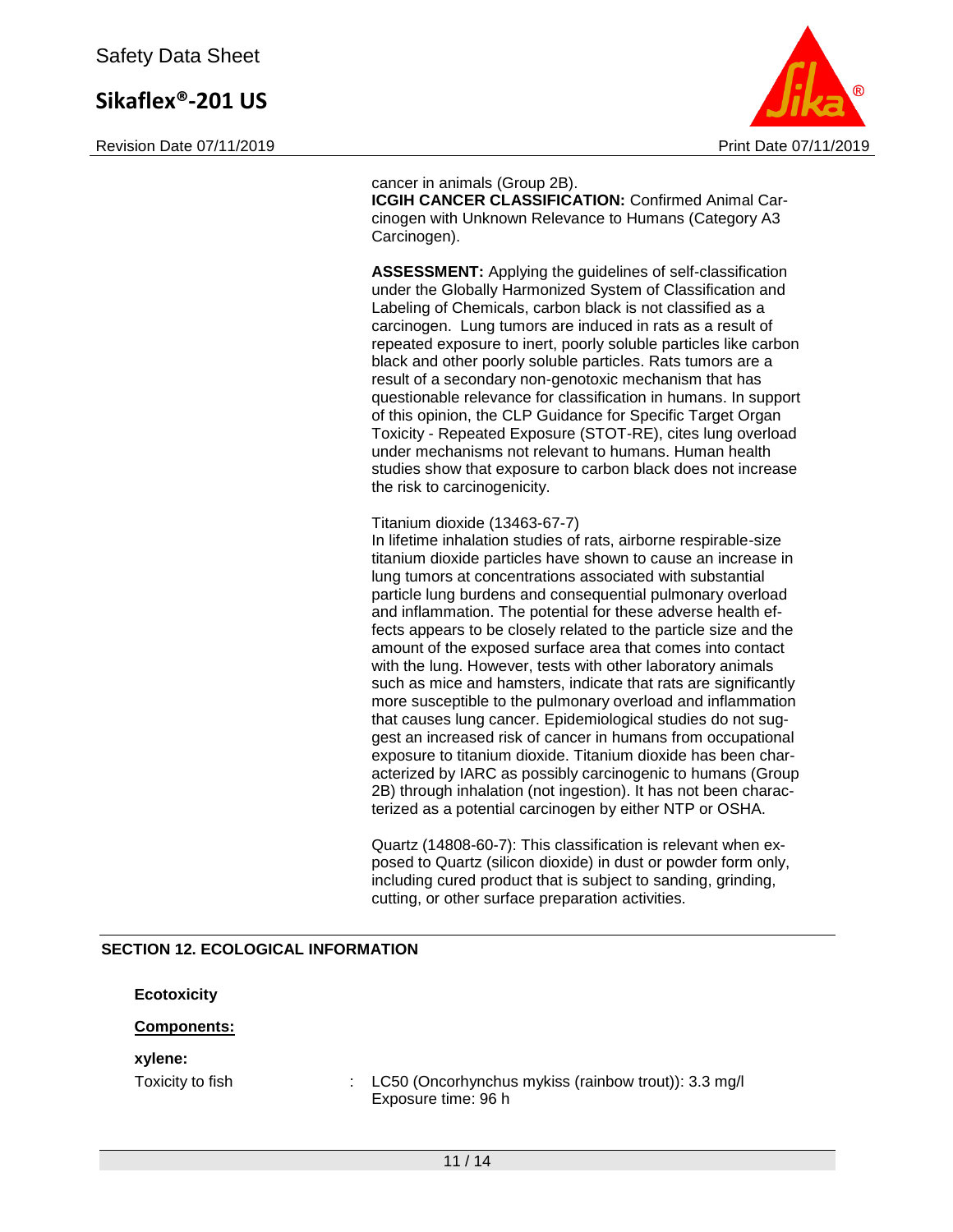Revision Date 07/11/2019 **Print Date 07/11/2019** 



| Persistence and degradability<br>No data available        |                                                                                                                                                                                                    |
|-----------------------------------------------------------|----------------------------------------------------------------------------------------------------------------------------------------------------------------------------------------------------|
| <b>Bioaccumulative potential</b><br>No data available     |                                                                                                                                                                                                    |
| <b>Mobility in soil</b><br>No data available              |                                                                                                                                                                                                    |
| Other adverse effects                                     |                                                                                                                                                                                                    |
| <b>Product:</b><br>Additional ecological infor-<br>mation | Do not empty into drains; dispose of this material and its con-<br>tainer in a safe way.<br>Avoid dispersal of spilled material and runoff and contact with<br>soil, waterways, drains and sewers. |

#### **SECTION 13. DISPOSAL CONSIDERATIONS**

| <b>Disposal methods</b> |    |                                                                                                                                                                                                                             |
|-------------------------|----|-----------------------------------------------------------------------------------------------------------------------------------------------------------------------------------------------------------------------------|
| Waste from residues     | ٠. | Disposal of this product, solutions and any by-products should<br>at all times comply with the requirements of environmental<br>protection and waste disposal legislation and any regional<br>local authority requirements. |
| Contaminated packaging  | ٠  | Empty containers should be taken to an approved waste han-<br>dling site for recycling or disposal.                                                                                                                         |

#### **SECTION 14. TRANSPORT INFORMATION**

#### **International Regulations**

#### **IATA-DGR**

Not regulated as a dangerous good

#### **IMDG-Code**

Not regulated as a dangerous good

#### **Domestic regulation**

**49 CFR** Not regulated as a dangerous good

### **SECTION 15. REGULATORY INFORMATION**

# -

**TSCA list ISCA list ISCA list ISCA list ISCA listed on the** TSCA Inventory or are in compliance with a TSCA Inventory exemption.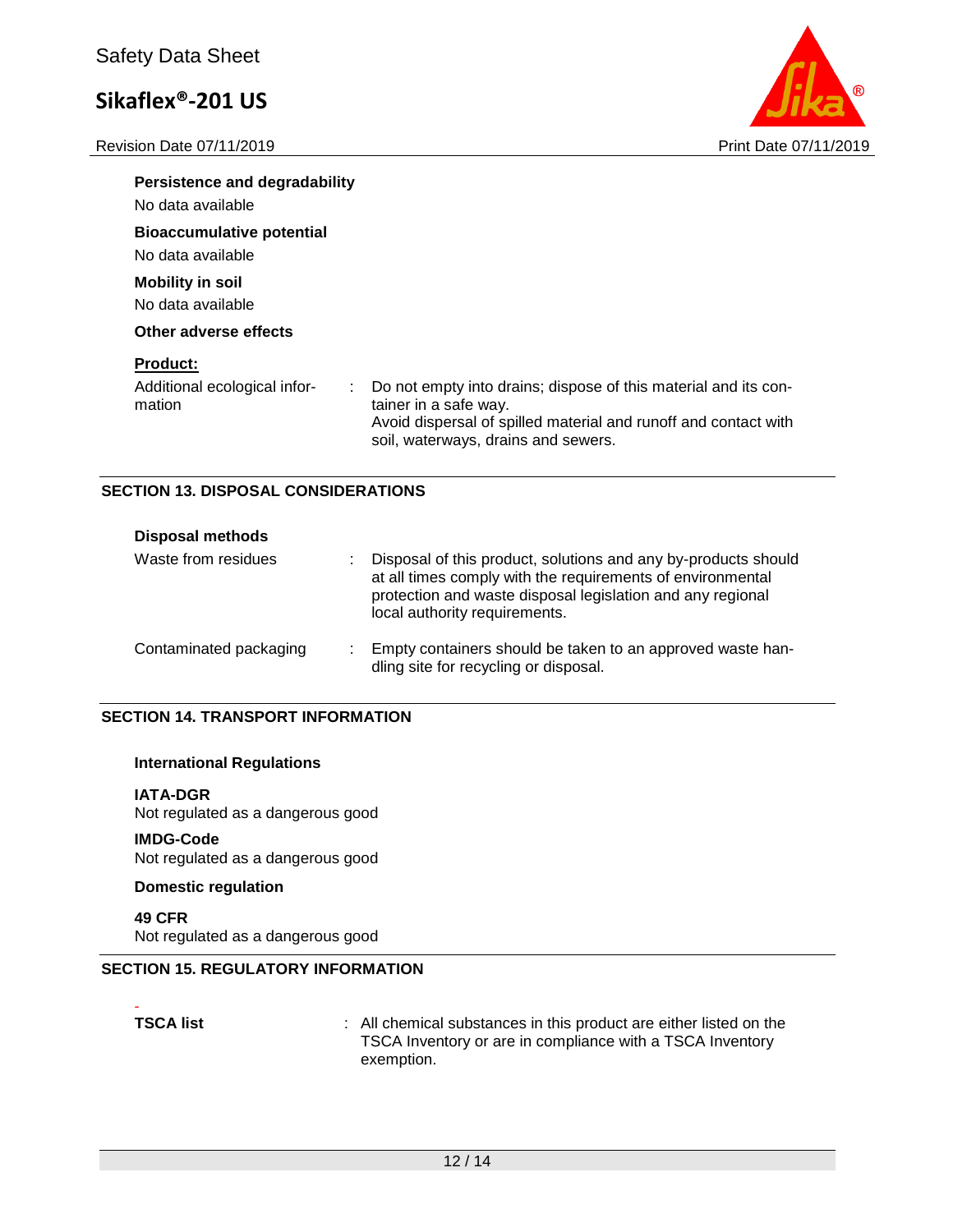Revision Date 07/11/2019 **Print Date 07/11/2019** Print Date 07/11/2019



#### **EPCRA - Emergency Planning and Community Right-to-Know**

#### **CERCLA Reportable Quantity**

This material does not contain any components with a CERCLA RQ.

#### **SARA 304 Extremely Hazardous Substances Reportable Quantity**

This material does not contain any components with a section 304 EHS RQ.

#### **SARA 302 Extremely Hazardous Substances Threshold Planning Quantity**

This material does not contain any components with a section 302 EHS TPQ.

| SARA 311/312 Hazards | Respiratory or skin sensitization<br>Carcinogenicity | Specific target organ toxicity (single or repeated exposure)                                              |                |
|----------------------|------------------------------------------------------|-----------------------------------------------------------------------------------------------------------|----------------|
| <b>SARA 313</b>      |                                                      | The following components are subject to reporting levels es-<br>tablished by SARA Title III, Section 313: |                |
|                      | xylene                                               | 1330-20-7                                                                                                 | $>= 1 - 5\%$   |
|                      | ethylbenzene                                         | $100 - 41 - 4$                                                                                            | $>= 0.1 - 1\%$ |
|                      |                                                      |                                                                                                           |                |

#### **Clean Air Act**

The following chemical(s) are listed as HAP under the U.S. Clean Air Act, Section 112 (40 CFR 61):  $x$ ylene 1330-20-7  $\rightarrow$  1330-20-7

California Prop 65 **WARNING:** Cancer and Reproductive Harm www.P65Warnings.ca.gov

#### **SECTION 16. OTHER INFORMATION**

#### **Full text of other abbreviations**

| <b>ACGIH</b><br>OSHA P0 | t. | USA. ACGIH Threshold Limit Values (TLV)<br>USA. OSHA - TABLE Z-1 Limits for Air Contaminants -<br>1910.1000 |
|-------------------------|----|-------------------------------------------------------------------------------------------------------------|
| OSHA Z-1                |    | : USA. Occupational Exposure Limits (OSHA) - Table Z-1 Lim-<br>its for Air Contaminants                     |
| OSHA Z-3                |    | : USA. Occupational Exposure Limits (OSHA) - Table Z-3 Min-<br>eral Dusts                                   |
| ACGIH / TWA             |    | 8-hour, time-weighted average                                                                               |
| <b>ACGIH / STEL</b>     |    | Short-term exposure limit                                                                                   |
| OSHA PO / TWA           |    | 8-hour time weighted average                                                                                |
| OSHA PO / STEL          |    | Short-term exposure limit                                                                                   |
| OSHA PO/C               | ÷  | Ceiling limit                                                                                               |
| OSHA Z-1 / TWA          |    | 8-hour time weighted average                                                                                |
| OSHA $Z-1/C$            |    | Ceiling                                                                                                     |
| OSHA Z-3 / TWA          |    | 8-hour time weighted average                                                                                |

#### **Notes to Reader**

The information contained in this Safety Data Sheet applies only to the actual Sika Corporation ("Sika") product identified and described herein. This information is not intended to address, nor